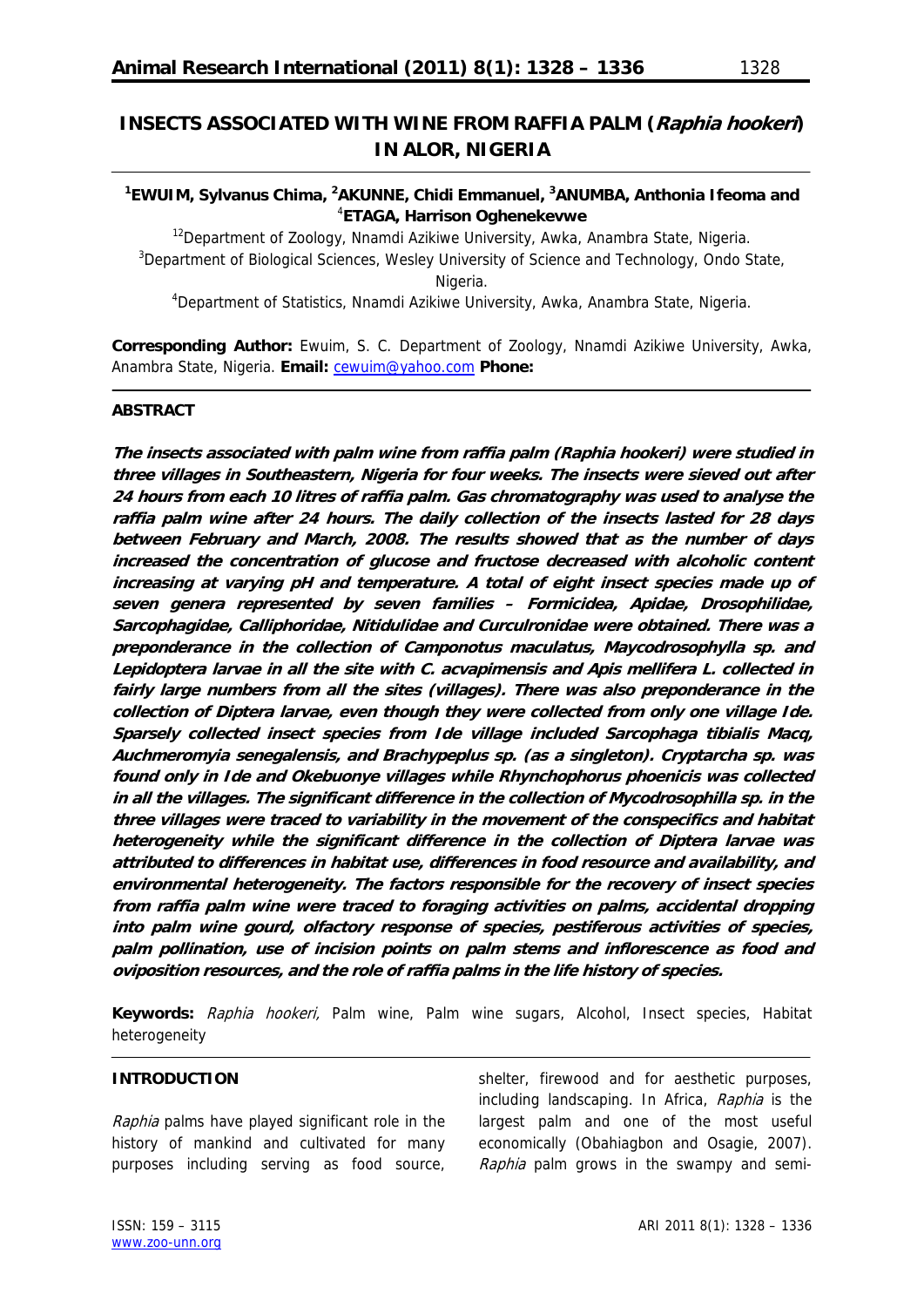swampy areas of the equatorial rainforest or derived savanna, with the palm sap obtained by tapping the cut inflorescence or the succulent portion of the Raphia palm (Raphia hookeri) (Ugwu and Igboeli, 2009).

Essentially Raphia hookeri is tapped by cutting the terminal bud and collecting the sap oozing from the cutting (Tulley, 1964), but can only be tapped once in its lifetime because it flowers once and dies after fruit maturity (Ndon, 2003; Okolo and Abigor, 2006) after seven years of vegetative growth (Mmegwa, 1984). The duration of tapping of a particular raffia palm last for about one month depending on the maturity of the palm being tapped with the duration of tapping lasting for a shorter period for less matured palms. The palm sap obtained is sugary but fermented by microorganisms into strong palm wine (Okafor, 1975). The details of obtaining palm wine have been described (Bassir, 1962; 1968; Faparusi, 1966; Okafor, 1972; 1975).

Hitherto, there is no detailed scientific information on insects associated with palm wine in Nigeria. Apart from a review of the major insects of oil palm and raffia palms in some parts of the world (Wood, 1968; Obire, 2005), review of aspects of Raphia palm (Ndon, 2003) and Raphia palm wine (Otedoh, 1990) no detailed scientific report exists on the insects fauna associated with palm wine from Raphia hookeri.

## **MATERIALS AND METHODS**

**Palm Wine Analysis:** The local tapping of palm wine and the collection of the insects were done in Alor in Anambra State of Nigeria in three different locations (Ide, Okebuonye, and Umuokwu). Alor is located between latitude 6°03'N and longitude 6°54'E in the lowland rainforest zone of Southern Nigeria (Keay, 1965; Charter, 1970). The mean annual rainfall varies from 1,500 to 2,900 mm (Jagtap, 1995; Salako and Tian, 2004) which is characteristic of the tropical rain forest zone. Typically there are two seasons in Nigeria – the wet season (April – October) and the dry season (November – March).

Palm sap was tapped as exudates from the base of the inflorescence and collected using the local gourd. The tapping of the palm wine was carried out using the procedures previously reported (Bassir, 1962; 1968; Faparusi, 1966; Okafor, 1972; Obire, 2005). Tapping of the palm sap was done simultaneously at the three sites. The collection of the insects lasted for 28 days between February and March, 2008

The methods described by Bassir (1962; 1968), Faparusi (1966), Okafor (1972) and Obire (2005) were used in storing and fermentation of palm wine twenty hours after tapping and collection of the palm sap. Gas chromatography was used to determine the percentage composition of sugars (glucose, fructose and sucrose) and alcohol in the palm wine at 24 hourly intervals at various pH and temperature (Ologunde et al., 1990).

**Associated Insects:** After the collection of the palm sap from the Raphia palm tree, the insects were sieved out from each 10 liters of palm wine, 24 hours after tapping. Filtration of palm wine was effected using two layers of fine nylon mesh filter, 1 mm square, fitted round the mouth of the funnel to prevent escape of any insect into the sieved palm wine. The residue containing the insects was spread on a white plastic tray for examination using x 10 field hand lens (18 mm diameter) for effective sorting of the insects. Sorted insects were persevered in 5 % formalin and were labeled accordingly. In the laboratory all insects collected were sorted, identified (Medler, 1980) into their various taxonomic groups with the aid of a dissecting microscope and counted. Identified insects were confirmed by a taxonomist in the Department of Crop Protection, Institute of Agricultural Research, Ahmadu Bello University, Zaria, Nigeria, where voucher specimens were kept. Collected data were subjected to Analysis of Variance (ANOVA) to ascertain whether or not statistical differences existed in sampled insects from the different sites.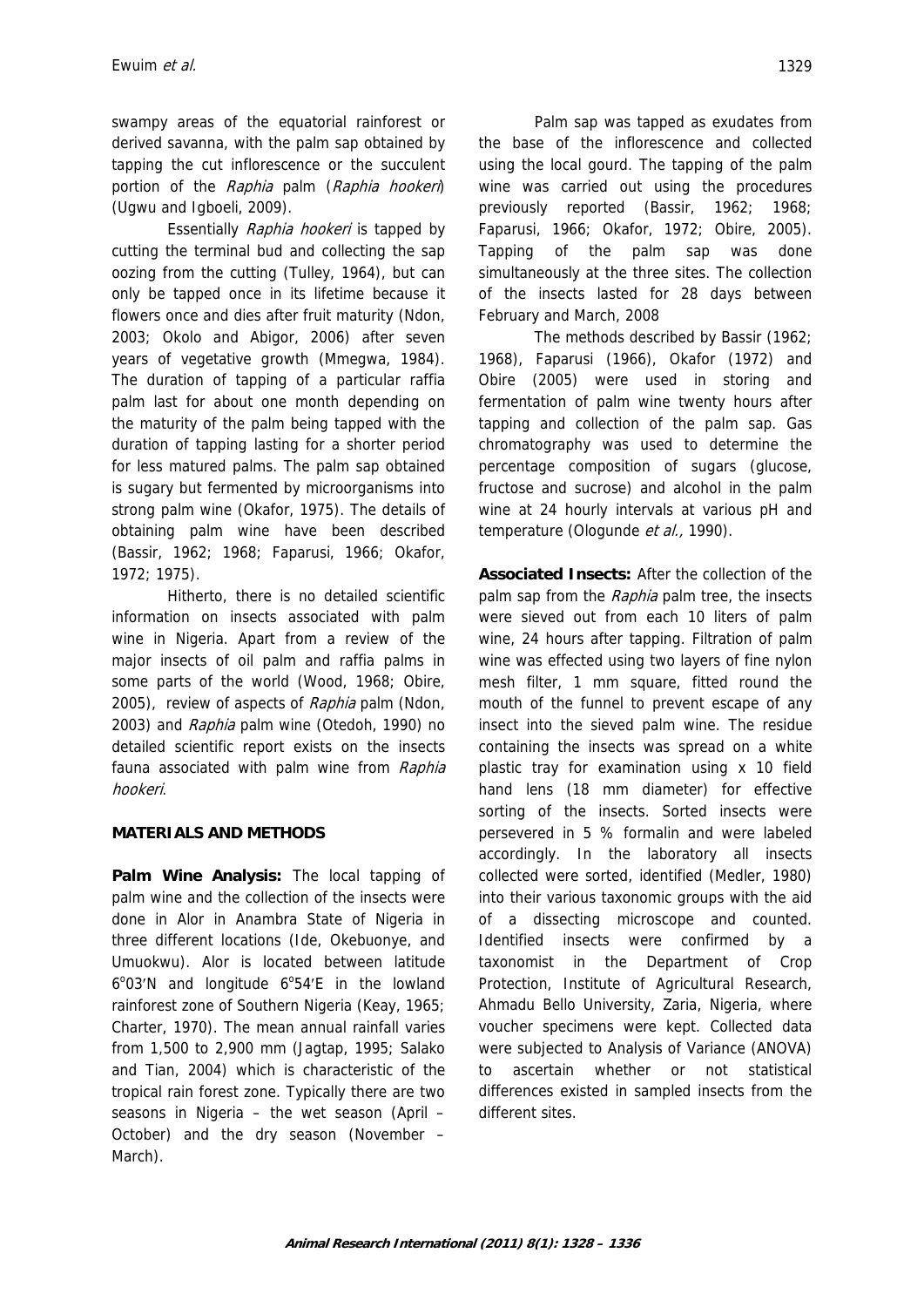| temperatures and pH values |                 |                    |                            |                          |      |                                    |  |  |  |  |
|----------------------------|-----------------|--------------------|----------------------------|--------------------------|------|------------------------------------|--|--|--|--|
| Days                       | Time<br>(Hours) | Glucose<br>content | <b>Fructose</b><br>content | <b>Alcohol</b><br>$(\%)$ | pH   | Temperature<br>$(^\circ \text{C})$ |  |  |  |  |
|                            |                 | (mg/100ml)         | (mg/100ml)                 |                          |      |                                    |  |  |  |  |
| 1.                         | 24.00           | 156.79             | 152.00                     | 1.80                     | 4.80 | 28                                 |  |  |  |  |
| 2.                         | 48.00           | 132.00             | 96.00                      | 2.07                     | 4.20 | 30                                 |  |  |  |  |
| 3.                         | 72.00           | 114.00             | 40.00                      | 2.40                     | 4.00 | 32                                 |  |  |  |  |
| $\overline{4}$ .           | 92.00           | 99.00              | 82.00                      | 2.55                     | 3.50 | 20                                 |  |  |  |  |
| 5.                         | 120.00          | 89.20              | 8.00                       | 2.62                     | 3.50 | 28                                 |  |  |  |  |

**Table 1: Sugar and alcohol compositions of Raphia hookeri palm wine at various temperatures and pH values** 

|  |  |  | Table 2: Insect species filtered from the palm wine from Raphia hookeri |
|--|--|--|-------------------------------------------------------------------------|
|--|--|--|-------------------------------------------------------------------------|

| <b>Insect Species Collected</b> | <b>Sampling Locations</b> |                  |             |             |                  |                |                  |                  |                |                | Total       |                |     |
|---------------------------------|---------------------------|------------------|-------------|-------------|------------------|----------------|------------------|------------------|----------------|----------------|-------------|----------------|-----|
|                                 | Ide                       |                  |             | Okebuonye   |                  |                | <b>Umuokwu</b>   |                  |                |                |             |                |     |
|                                 | Week                      |                  |             | Week        |                  |                | Week             |                  |                |                |             |                |     |
|                                 | 1                         | $\overline{2}$   | 3           | 4           | 1                | 2              | 3                | 4                | 1              | $\overline{2}$ | 3           | 4              |     |
| Formicidae                      |                           |                  |             |             |                  |                |                  |                  |                |                |             |                |     |
| Camponotus maculatus            | 83                        | 68               | 66          | 50          | 53               | 52             | 62               | 64               | 40             | 69             | 84          | 77             | 768 |
| C. acvapimensis                 | 8                         | 3                | 3           | 7           | 9                | 5              | 16               | $\mathbf 0$      | 10             | 15             | 7           | 3              | 86  |
| Apididae                        |                           |                  |             |             |                  |                |                  |                  |                |                |             |                |     |
| Apis melllifera                 | 11                        | $\mathbf 0$      | 11          | 9           | 3                | 7              | 6                | 1                | $\overline{7}$ | 13             | 9           | 5              | 82  |
| Drosophilidae                   |                           |                  |             |             |                  |                |                  |                  |                |                |             |                |     |
| Mycodrosophilla sp.             | 22                        | 46               | 25          | 12          | 20               | 4              | 13               | 3                | 16             | 9              | $\mathbf 0$ | 11             | 181 |
| Sarcophagidae                   |                           |                  |             |             |                  |                |                  |                  |                |                |             |                |     |
| Sarcophaga tibialis             | 0                         | 0                | 4           | $\mathbf 0$ | $\mathbf 0$      | $\pmb{0}$      | $\boldsymbol{0}$ | $\mathbf 0$      | $\mathbf 0$    | $\mathbf 0$    | $\Omega$    | $\overline{0}$ | 4   |
| Calliphoridae                   |                           |                  |             |             |                  |                |                  |                  |                |                |             |                |     |
| Auchmeromyia senegalensis       | 3                         | 3                | 0           | $\mathbf 0$ | $\mathbf 0$      | $\mathbf 0$    | $\mathbf 0$      | $\boldsymbol{0}$ | $\mathbf 0$    | $\mathbf 0$    | $\mathbf 0$ | $\mathbf 0$    | 6   |
| <b>Nitidulidae</b>              |                           |                  |             |             |                  |                |                  |                  |                |                |             |                |     |
| Cryptarcha sp.                  | 2                         | $\boldsymbol{0}$ | $\pmb{0}$   | $\mathbf 0$ | $\boldsymbol{0}$ | 1              | $\mathbf 0$      | $\mathbf 0$      | $\mathbf 0$    | $\mathbf 0$    | 0           | 0              | 3   |
| Brachypeplus sp.                | 1                         | $\overline{0}$   | $\mathbf 0$ | $\mathbf 0$ | $\mathbf 0$      | $\mathbf 0$    | $\mathbf 0$      | $\mathbf 0$      | $\mathbf 0$    | $\mathbf 0$    | 0           | $\overline{0}$ | 1   |
| <b>Curculionidae</b>            |                           |                  |             |             |                  |                |                  |                  |                |                |             |                |     |
| Rhynchophorus phoenicis         | 0                         | 4                | 7           | 4           | 5                | $\Omega$       | 1                | $\overline{2}$   | 2              | $\Omega$       | 1           | 3              | 29  |
| Lepidoptera larvae              | 3                         | 37               | 40          | 54          | 80               | 41             | 34               | 0                | 33             | 27             | 33          | 28             | 410 |
| Diptera larvae                  | 7                         | 15               | 10          | 15          | 12               | $\overline{0}$ | $\mathbf 0$      | $\mathbf 0$      | $\mathbf 0$    | $\mathbf 0$    | 0           | 0              | 59  |

### **RESULTS**

The concentrations of glucose and fructose decreased with increasing alcoholic content at varying pH and temperature as fermentation progressed in days. The relative quantity of glucose (mg/100ml) was however consistently higher than that of fructose over 5 days fermentation period (Table 1). Seven insect families made up of seven genera and eight insect species were obtained from the palm wine residues in the fine nylon mesh filter after the filtration processes (Table 2). The adult families included Formicidae, Apididae, Drosophilidae, Sarcophagidae, Calliphoridae,

Nitidulidae and Curulionidae (Table 2). There was preponderance in the collection of Camponotus maculatus, Mycodrosophilla sp. and Lepidoptera large numbers larvae in all the sites, with *Camponotus acvapimensis* and Apis mellifera were also collected in fairly from all the sites.

There was also preponderance in the collection of dipteran larvae even though they were collected from only one village (Ide). Sparsely collected insect species from Ide village included Sarcophaga tibialis, Auchmeromyia senegalansis and Brachypeplus sp. Cryptarcha sp. was found only in Ide and Okebunye villages while Rhincephorus phoenicis was collected in all the villages.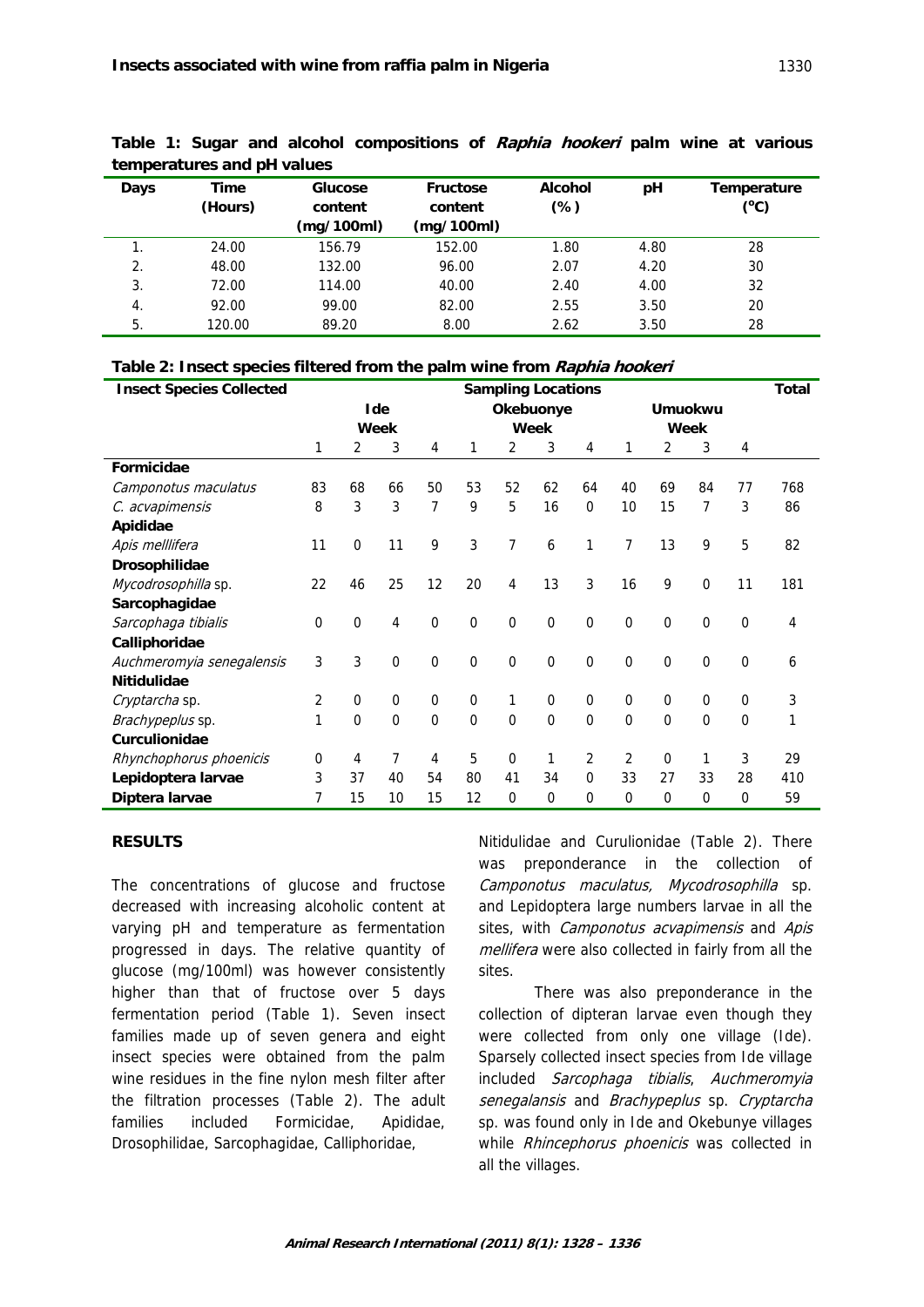

**Figure 1: Histogram showing the most abundant insect species sifted from palmwine of** *Raphia hookeri* **during the sampling period.**

There was preponderance in the collection of C. maculatus from the Raphia palm wine followed by Lepidoptera larvae, Mycodrosophilla sp., C. acvapimensis and then Apis mellifera, with all these species encountered in all the three sampling locations (Figure 1).

The ANOVA showed no significant differences (P  $\leq$  0.05), in insect collection among the sampled sites (Ide, Okebuonye, and Umuokwu) except in the collection of Mycodrosophilla (P  $\leq$  0.10) and Diptera larvae  $(P > 0.05)$  when compared with the collection of C. maculatus, Mycodrosophilla sp., Diptera larvae, C. acvapimensis and Lepidoptera larvae.

The Fisher's LSD (Least Significant Difference) indicated significant difference in the collection of Mycodrosophilla sp. from Ide village with those from Okebuonye village ( $P =$ 0.051) with a mean difference of 16.2500. Similarly, *Mycodrosophilla* from Ide village differed significantly from those of Umuokwu village ( $P = 0.041$ ; mean difference = 17.2500). Significant differences in the Diptera larvae collection existed between collections from Ide and Okebuonye villages  $(P = 0.015)$ ; mean difference =  $8.7500$ ) while the Diptera larvae collections at Ide and Umuokwu villages showed significant difference at  $P = 0.003$  (mean difference = 11.7500).

### **DISCUSSION**

The data on the composition of sugar and alcohol in the R. hookeri (Table 1) indicated that palm wine was used for the study and not pure unfermented sap. For instance the consistent drop in the pH of the palm wine was an indication of fermentation (Faparusi and Bassir, 1972), while the glucose and fructose content of pure unfermented sap was often markedly decreased (Eze and Ogan, 1988). The consistent declined in the alcoholic content of raffia palm wine with increasing number of days agreed with the report of Amoa-Awua et al. (2006) who linked the observation to the activity of yeasts, acetic and lactic acids in the palm wine. The absence of sucrose at 24 hours and thereafter may be attributable to fermentation of the sucrose to monosaccharides and organic acids by yeasts and various bacteria (Faparusi 1969; Eapen, 1970/71, Van Pee and Swings, 1971).

The recovery of seven insect families Formicidae, Apididae, Drosophilidae, Sarcophagidae, Calliphoridae, Nitidulidae, Curculionidae from the palm wine was contrary to the view of Howard (1999) that the insects significantly represented on palms are concentrated in certain families of the orders Orthoptera, Phasmida, Thysanoptera, Hemiptera (including Homoptera), Coleoptera and Lepidoptera. Majority of the hymenopterous species especially the very large number of the family Formicidae (e.g. *Camponotus* spp.) were sifted out from the palm wine and recorded significant presence on the raffia palm tree largely as a result of their foraging activities. It has been reported earlier by Ewuim (1997, 1998) that *Camponotus* contain certain species which are wholly ground nesting. Camponotus also form dense populations in the low zones in the rain forest (Wilson, 1959; Ewuim and Ezenwugo, 1997). It is therefore possible that that Camponotus maculatus and C.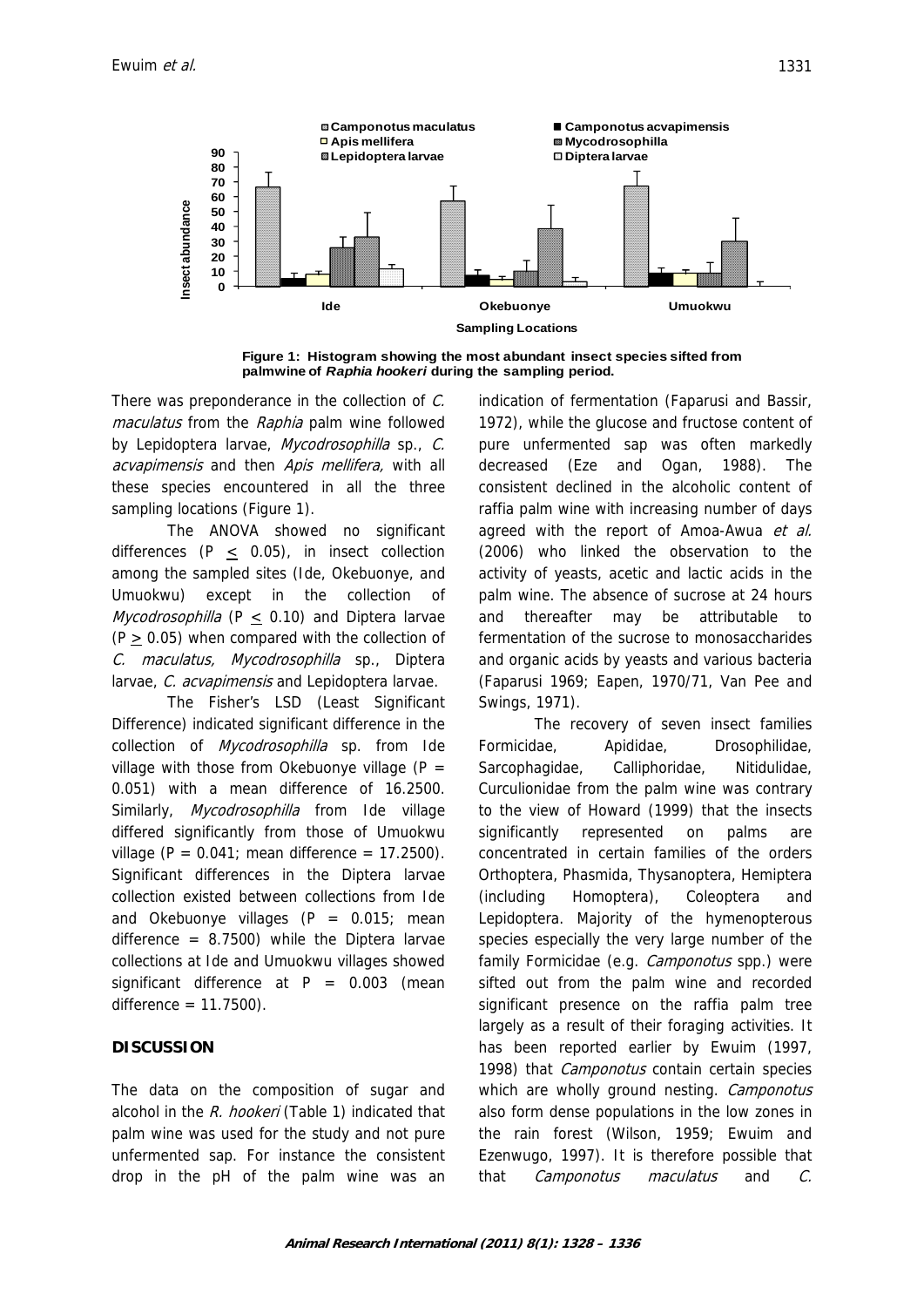acvapimensis dropped into the palm wine gourds in the course of their foraging activities on the raffia palm tree as a result of odour response to the raffia palm sap.

Camponotus maculatus and C. acvapimensis have been reported to exhibit aggregate movement (Dejean et al., 2000). This must have been responsible for their recovery in high numbers from the raffia palm wine filtrate (Table 2) even though most ants are not specific to a particular lost plant but rather ecologically suitable habitats (Kranz et al., 1977).

Similarly the collection of Apis mellifera from the filtrate in all the sampled wines from the three sites studied may be related to their behaviour and ability of the species to scout out new food resource. McNamara and Houston (1980) in this regard implicated Apis mellifera as typical Bayesian forayer. Report on pollination studies of R. hooker also suggest the possibilities of insect pollination by the bees, wasps, beetles and flies (Listabarth, 1994; Scariot et al., 1995; Borchsenius, 1997; Frvik and Feil, 1997), thus implicating Apis mellifera as a pollinator.

Again the collection of Mycodrosophilla from the residue of raffia palm after filtration might be attributed to olfactory response to the palm wine odour after tapping, since according to Chapman (2003), insects are not only able to discriminate between odours but tend to exhibit a sensory response to many odours in the environment.

The collection of Sarcophaga tibialis (Sarcophagadae) and Auchmeromyia senegalensis (Calliphoridae) sparingly from only Ide village is also an indication of odour response of these fly species to environment cues. The dipterans in the families of Sarcophagidae and Calliphoridae, both of which are called Metopidae by some authorities (Tripplehorn and Johnson, 2005), are not only forensically important insects (Zahid and Tanzeela, 2004) but exhibit marked odour response. In the blow fly (Calliphoridae) for instance the palpus is equipped with small sensilla basiconica and sensilla chaetica which provide sensory reception for detecting environmental information (Ngern-Klun et al.,

2007). Evidently the palm wine served as a modality (Immelmann and Beer, 1989). It is also being suggested that the habit of the sarcophagid and calliphorid flies predispose their females to use the injuries inflicted on the raffia palms during tapping as resource for oviposition and even feeding for all the adult species. This was in line with earlier report of Tripplehorn and Johnson (2005) that adults of Sarcophagidae feed on various sugar-containing materials such as sap.

Similarly the collection of Cryptarcha sp and *Brachypeplus* sp. (both of which are members of Nitudulidae), might be attributable to the presence of flavour volatiles of the fermenting sap which Okafor (1977) attributed to fermentation. This suggestion agrees with the earlier report of Tripplehorn and Johnson (2005) who observed that most sap beetles (nitidulids) were found where fluids were fermented. Further research needs to be done to ascertain whether these beetles fell into the gourd while trapping or after removal of the gourd from tapping panel. Again the collection of Rhynchophorus phoenicis (adults) further strengthened the pest status of this coleopteran (Youdeowei and Adeniyi, 1986; Howard, 1999), which lays eggs through entry caused by stem damage (NFMA and ODABG, 1996). Rhynchophorus phoenicis also use plants under stress or even fallen palms as breeding sites (Fasoranti and Ajiboye 1993), hence their recovery from the *raffia* palm wine. It is suggestive therefore that possible search for breeding site in the tapping panel may predisposed this species to dropping into the palm wine gourd leading to the recovery after filtration of the palm wine. Searching for an oviposition site probably involves several sensory systems operating simultaneously and sequentially with olfaction believed to be the most important sensory system for many phytophagous species (Zhao and Kang, 2002).

The collection of the Diptera larvae and Lepidoptera larvae from the residue of the raffia palm wine after filtration was an indication that the raffia palm wine may have offered nutrient to the insects thus may have dropped into the palm wine accidentally. Palms offer unique advantage to insects that are adapted to them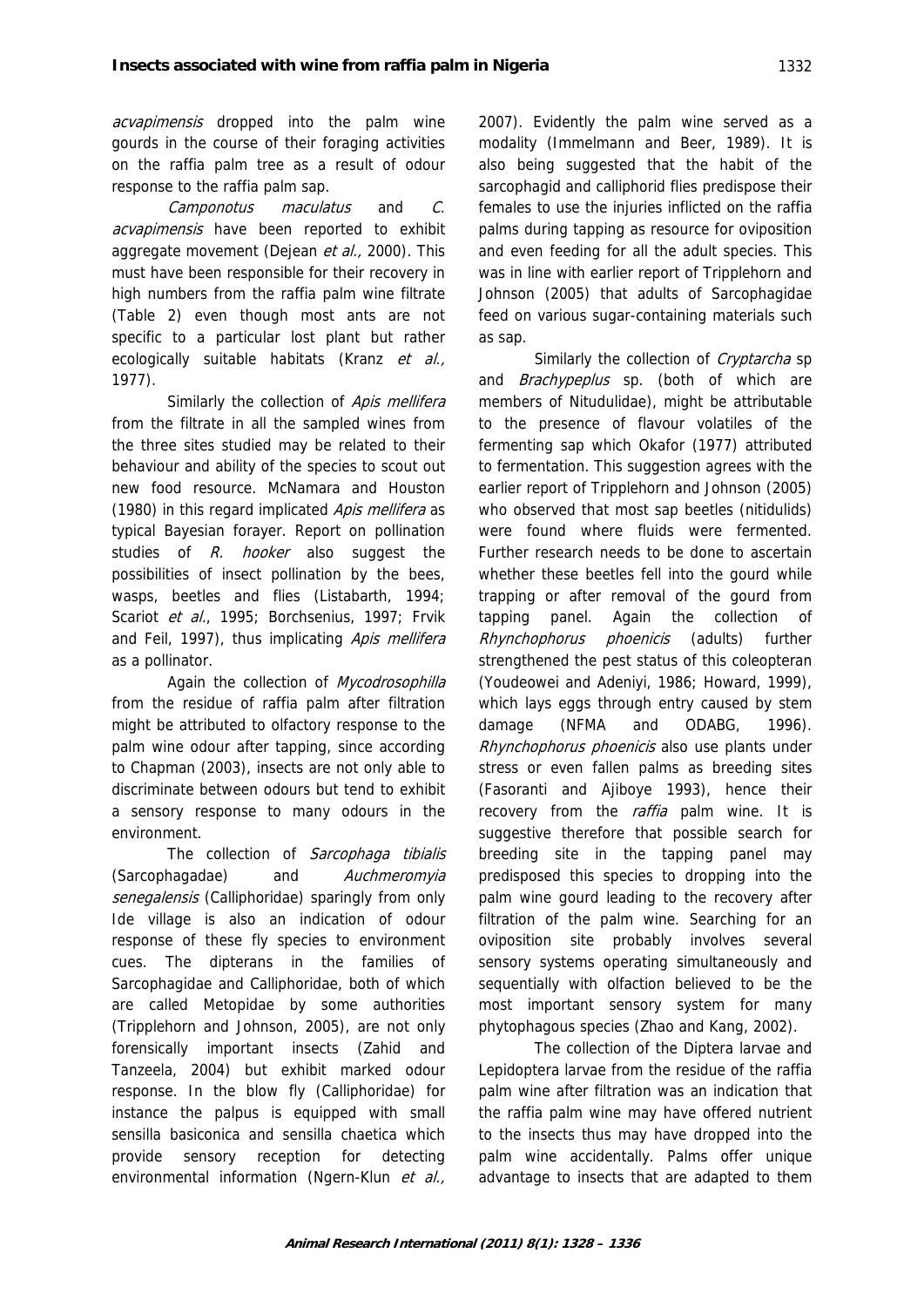with their caterpillars also seen among the principal pests (Howard, 1999). In addition the recovery of Lepidoptera larvae from the raffia palm wine reinforces the view of Rhainds et al. (1996) that Lepidoptera larvae were found on apical and subapical foliates as palm defoliators. Similarly the presence of Diptera larva in the filtrate from the palm wine strongly supports the use of incision point with fermenting sap for oviposition by female dipterous species. This view was in line with the report of Archer and Elgar (2003) that access to food is critical for insect larvae, with the adult female insects strongly selected to deposit offspring in safe, nutritious locations.

There is also evidence of the presence of systems for processing, detection and olfactory response in the larvae of cyclorrhaphous flies (Cobb, 1999) hence predisposing the dipterans to be attracted to the palm wine in gourds during tapping, apart from the additional possibility of some of the dipterous larvae accidentally dropping into the tapers' gourds from the tapping panel.

The significant differences in the collection of Mycodrosophylla from the three villages using Fishers LSD test ( $P < 0.05$ ) is a reflection of variability in the movement of the conspecifics (Lidicker, 1995; Van Dyke, 2005) and habitat heterogeneity (Ostfeld et al., 1997, Van Dyke, 2005) of these dipterous insect species. Equally the significant differences in the collection of Diptera larvae from the three villages using Fisher's LSD test (P < 0.05) is indicative of differences in habitat use which can differ among individuals in a population (Van Dyke, 2005) for the dipterous species that laid the eggs, differences in food resource and availability, and environmental heterogeneity for the dipteran larvae.

The preponderance in the collection of Camponotus maculatus followed by Lepidoptera larvae, then Mycodrosophilla sp., in the histogram representing the six most abundant species obtained from R. hookeri during the sampling (Figure 1), was an indication of the role of R. hooker in the life history characterization of these species, including those of *C. acvapimensis, Apis mellifera* and Diptera larvae. There was evidence from this

study that the purpose of visitation of these insects to the raffia palm wine and indeed R. hookeri were variable as reflected in the collected insect species and varies from one insect species to the other. The nutrient status of the raffia palm wine had enhanced the presence of most of these insect species. This supports the views that since insects cannot synthesize mineral elements and nutrients; consumed macro-nutrients in the saps would obviously play significant roles as structural components of their body organs, constituents of body fluids and electrolytes (McDowell, 1992; Obahiagbon and Osagie, 2007). It has also been argued in earlier reports (Auclair, 1969) that the act of selection of host plants may be influenced by the relative nutritional superiority of the host plant.

Overall, the study has revealed that the factors responsible for the presence and recovery of insect species from R. hookeri palm wine include foraging activities on palms, accidental dropping into palm wine gourd olfactory response of species, pestiferous activities, palm pollination, use of points of incision on palm inflorescence and stems as food and oviposition resources thus predisposing them to falling into palm wine being tapped, and the role of raffia palms in the life history of insect species.

## **REFERENCES**

- AMOA-AWUA, W. K., SAMPSON, E. and TANO, D. (2006). Growth of yeasts, lactic and acetic acid bacteria in palm wine during tapping and fermentation from felled palm (*Elaeis quineensis*) in Ghana. Journal of Applied Microbiology, 102(2):  $599 - 606$ .
- ARCHER, M. S. and ELGAR, M. A. (2003). Female breeding site preferences and larval feeding strategies in carrion feeding Calliphoridae and Sarcophagidae (Diptera): a quantitative analysis: Australian Journal of Zoology, 51(2): 165 – 174.
- AUCLAIR, J. L. (1969). Nutrition of plant-sucking insects on chemically defined diets.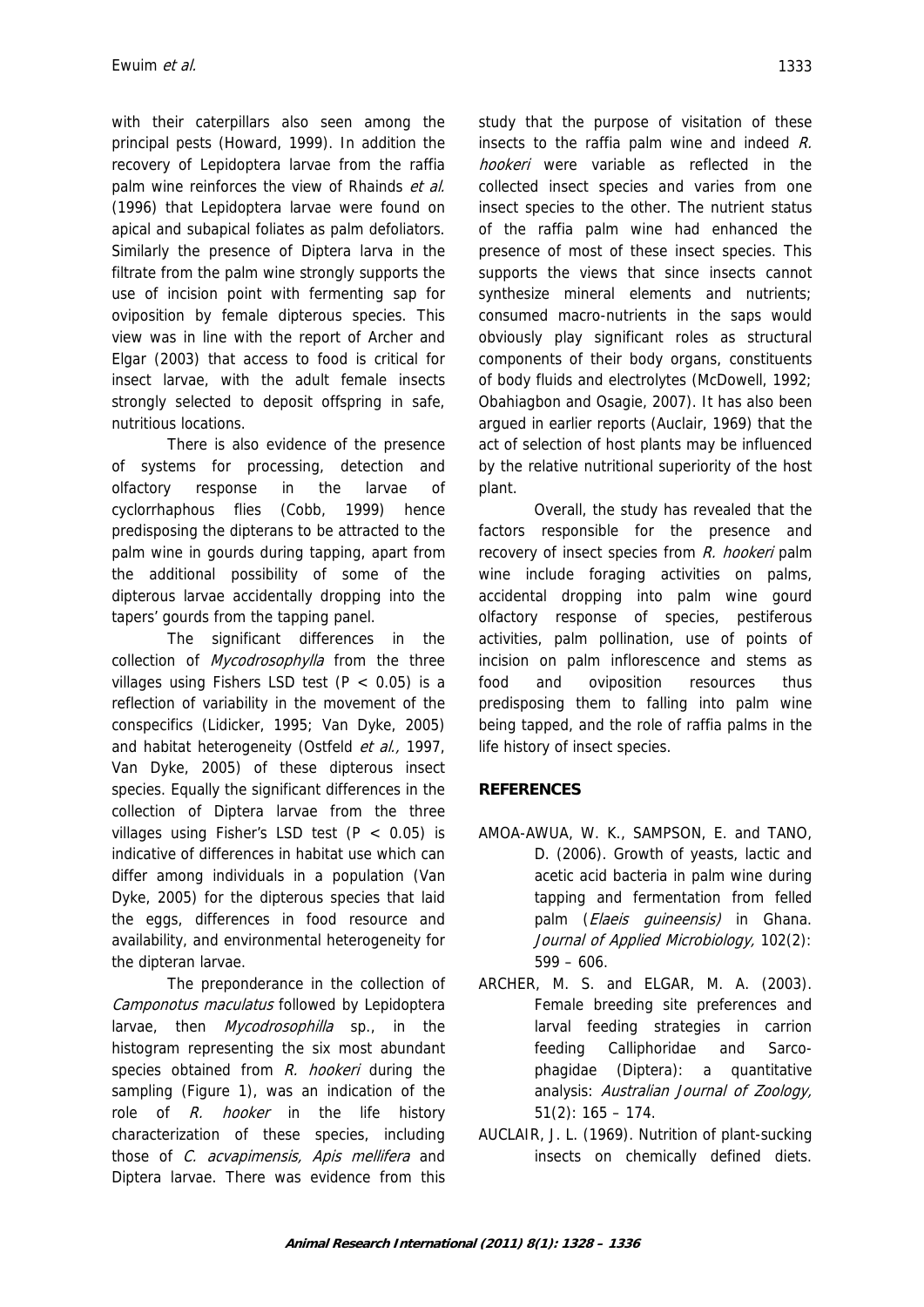Entomologia Experimentalis et Applicata, 12: 623 – 641.

- BASSIR, O. (1962). Observations on fermentation of palm wine. West African Journal of Biology and Applied Chemistry,  $6: 20 - 25$ .
- BASSIR, O. (1968). Some Nigerian wines. West African Journal of Biology and Applied Chemistry, 10:  $41 - 45$ .
- BORCHSENIUS, F. (1997). Flowering biology of Geonoma irena and G. euneata var. Sodiroi. Plant Systematics and Evolution, 208: 187 – 196.
- CHAPMAN, R. F. (2003). Contact chemoreception in feeding by phytophagous insects. Annual Review in Entomology, 48: 455– 484.
- CHARTER, J. R. (1970). Vegetation Ecological Zones. Federal Department of Forest Research, Ibadan, Nigeria.
- COBB, M. (1999). What and how do maggots smell? Biological Research, 74: 425 -459.
- DEJEAN, A., BOURGOIN, T. and OLIVEL. J. (2000). Ant defense Euphyonarthex phyllostoms (Homoptera: Tettigomettridae) during trophobiotic associations. Biotropica, 32(1): 112 – 119.
- EAPEN, P. I. (1970/71). Palm wine studies. Pages 78 – 79. In:  $17<sup>th</sup>$  Annual Report of the Nigerian Institute of Oil Palm Research, Benin, Nigeria.
- ERVIK, F. and FEIL, J. P. (1997). Reproductive biology of the *nonoecious* understory palm Prestoea schultzeana in Amazonia Ecuador. Biotropica, 29: 309 – 317.
- EWUIM, S. C. (1997). A comparative study of ant species from a tropical rainforest and a fallow farmland using pitfall technique. *Journal of Science*, Engineering and Technology, 4(1): 696 – 702.
- EWUIM, S. C. (1998). A study of the insect fauna in Awka in relation to their diel activities. Entomology Society of Nigeria Occasional Publication, 31: 63 – 71.
- EWUIM, S. C. and EZENWUGO, M. (1997). Formicid fauna of three contrasting habitats in the Nnamdi Azikiwe University Awka, Nigeria. Journal of

Science, Engineering and Technology, 4(2): 771 – 779.

- EZE, M. O. and OGAN, U. (1988). Sugars of the unfermented sap and the wine from oil palm Elaeis quineensis tree. Journal of Plant Foods for Human Nutrition, 38(2): 121 – 128.
- FAPARUSI, S. I. (1966). A biochemical study of palm wine from different varieties of Elaeis guineensis. PhD Thesis University of Ibadan, Nigeria.
- FAPARUSI, S. I. and BASSIR, O. (1972). Factors affecting palm wine I: Period of tapping. West African Journal of Biology and Applied Chemistry, 15: 24 – 32.
- FASORANTI, J. O. and AJIBOYE, D. O. (1993). Some edible insects of Kwara State, Nigeria. American Entomologist, 39(2): 113 – 116.
- HOWARD, F. W. (1999). An Introduction to insect pest of palms. Acta Horticulturae, 486: 133 – 139.
- IMMELMANN, K. and BEER, C. (1989). A Dictionary of Ethology: Harvard University Press, Cambridge.
- JAGTAP, S. S. (1995). Changes in annual seasonal and monthly rainfall between 1961 – 1990 and consequences for agriculture. Discovery and Innovation, 7: 337 – 348.
- KEAY, W. J. (1965). An outline of Nigerian Vegetation. Federal Ministry of Information Lagos, Nigeria..
- KRANZ, J., SCHMUTTERER, H. and KOCH, W. (1977). Disease, Pests and Weeds in Tropical Crops, 2<sup>nd</sup> edition, John Wiley and Sons, New York.
- LIDICKER, W. J. (1995). The landscape: something old, something new. Pages 3  $-$  19. *In:* LIDICKER, W. Z. (Ed.). Landscape Approaches in Mammalian Ecology and Conservation. University of Minnesota, Press, Minneapolis.
- LISTABARTH, C. (1994). Pollination and pollinator breeding in Desmoncus. Principes, 38: 13 – 23.
- MCDOWELL, L. R. (1992). Minerals in Animals and Human Nutrition. Academic Press Incorporated, New York.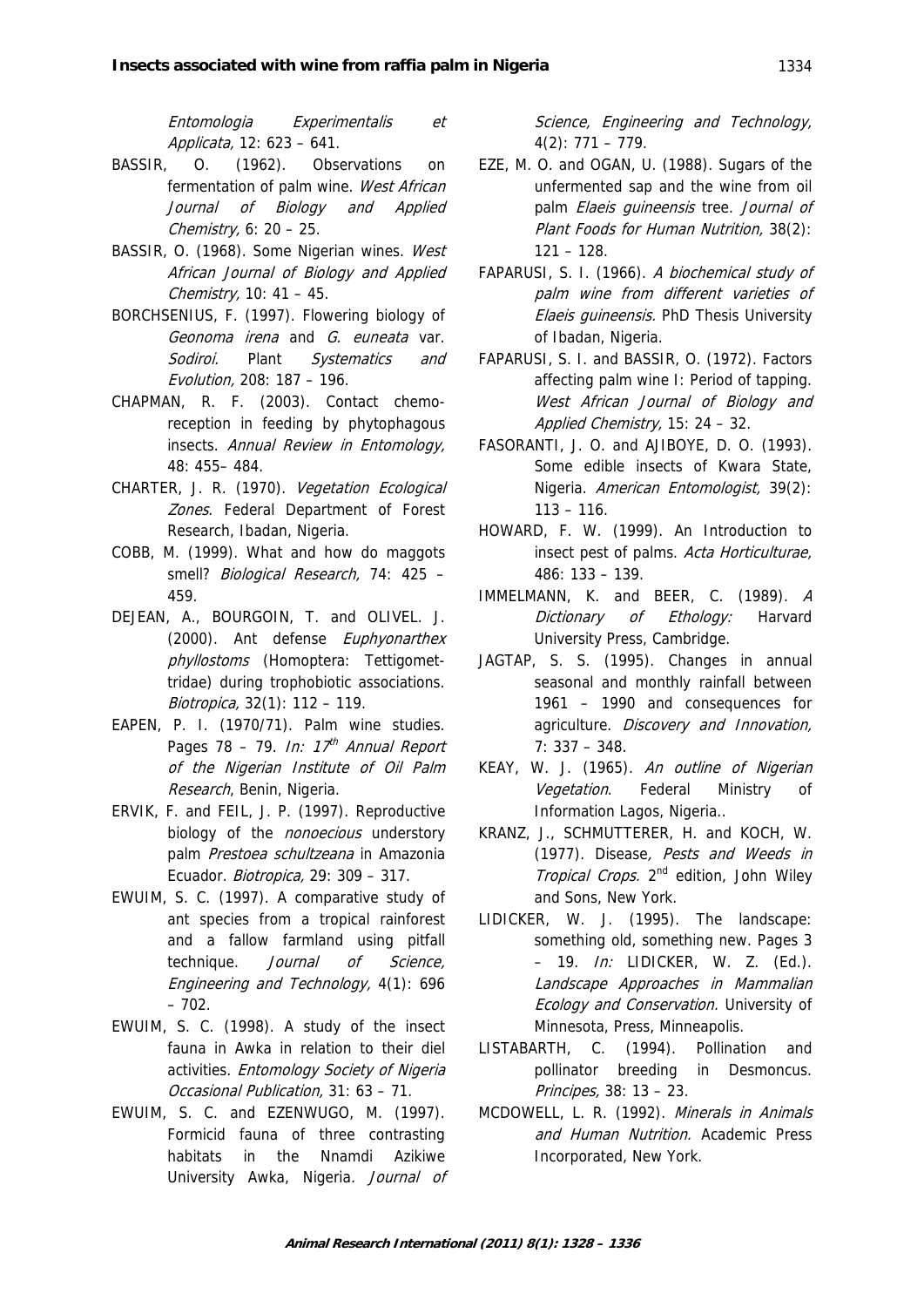- MCNAMARA, J. M. and HOUSTON, A. I. (1980). The application of statistical decision theory to animal behaviour. Journal of Theoretical Biology, 85: 673 – 690.
- MEDLER, J. T. (1980). Insects of Nigeria Checklist and Bibliography. Memoirs of the American Entomological Institute, Number 30, 919 pp.
- MMEGWA, A. (1984). Aspects of the Preparation of Palm Wine. M.Sc Thesis University of Nigeria, Nsukka.
- NDON, B. A. (2003). The Raphia Palm Wine. 1<sup>st</sup> Edition, Concept Publications Limited, Lagos, Nigeria.
- NFMA and ODABG (1996). Nigerian Federal Ministry of Agriculture (NFMA) and Natural Resources and Resources Development Administration of the British Government (ODABG). Insect Pests of Nigerian Crops: Identification, Biology and Control. Natural Resources Institute, Chalham, United Kingdom.
- NGERN-KLUN, R., SUKONTASON, K., METHANITIKORN, R., VOGTSBERGER, R. C. and SUKONTASON, K. L. (2007). Fine Structure of Chrysomyanigripes (Diptera: Calliphoridae), a fly species of medical importance. Parasitology Research, 100: 993 – 1002.
- OBAHIAGBON, F. I. and OSAGIE, A. U. (2007). Sugar and macro-minerals composition of sap produced by Raphia hookeri palms. African Journal of Biotechnology,  $6(6)$ : 744 – 750.
- OBIRE, O. (2005). Activity of Zymomonas species in palm sap obtained from three areas in Edo State Nigeria. Journal of Applied and Environmental Management, 9(1): 25 – 30.
- OLOGUNDE, M. O., AYORINDE, F. O. and SHEPARD R. L. (1990). Chemical evaluation of defatted Vernonia galamensis meal. Journal of America Oil Chemist Society, 67(2): 92 - 95.
- OKAFOR, N. (1972). The source of microorganisms in palm wine. Symposium of the Nigerian Society of Microbiology, 1: 97.
- OKAFOR, N. (1975). Preliminary microbial studies on the preservation of palm

wine. Journal of Applied Bacteriology,  $38: 1 - 7.$ 

- OKAFOR, N. (1977). The microbial method for palm wine preservation. Journal of Applied Bacteriology, 43: 159 – 161.
- OKOLO, E.C. and ABIGOR, R. D. (2006). Components of exudates of Raphia hookeri Mann. and Wendl. Journal of Agricultural, Forestry and the Social Sciences, 4(2): 83 – 88.
- OSTFELD, R. S., PICKETT, S. T. A., SHACHACK, M. and LIKENS, G. E. (1997). Defining the Scientific Issues. Pages 3 - 10. In: PICKET, S. T. A., OSTFELD R. S., SCHACHACK, M. and LIKENS, G. E. (Eds.). The Ecological Basis of Conservation: Heterogeneity, Ecosystem and Biodiversity, Chapman and Hall, New York.
- OTEDOH, M. O. (1990). Sweet raphia palm wine. The Nigerian Field, 55: 59 - 64.
- RHAINDS, M., GRIES, G. and CHINCHILLA, C. (1996). Development of sampling method for first Instariketicus kirbyi (Lepidoptera: Psychidae) in oil palm plantations. Journal of Economic Entomology, 89(2): 396 – 401.
- SALAKO, F. K. and TIAN, G. (2004). Soil conservation and rehabilitation as a basis for sustainable agriculture in the tropics. In: BADEJO, M. A. and TOGUN, A. O. (Eds.). Strategies and Tactics of Sustainable Agriculture in the Tropics, Volume 2, College Press and Publishers Limited, Ibadan, Nigeria.
- SCARIOT, A., LLERAS, E. and HAY, J. D. (1995). Reproductive biology of the palm Acrocamia aculeate in central Brazil. Biotropica, 23: 12 – 22.
- TRIPPLEHORN, C. A. and JOHNSON, N. F. (2005). Borror and Delong's Introduction to the Study of Insects. 7<sup>th</sup> Edition, Thomson Learning Incorporated, London.
- TULLEY, P. (1964). How to tap Raphia palm. The Nigerian Field, 3(2): 120 – 132.
- UGWU, S. O. C and IGBOELI, G. (2009). Motility and fertilizing capacity of boar semen stored in raffia palm (Raffia hookeri)